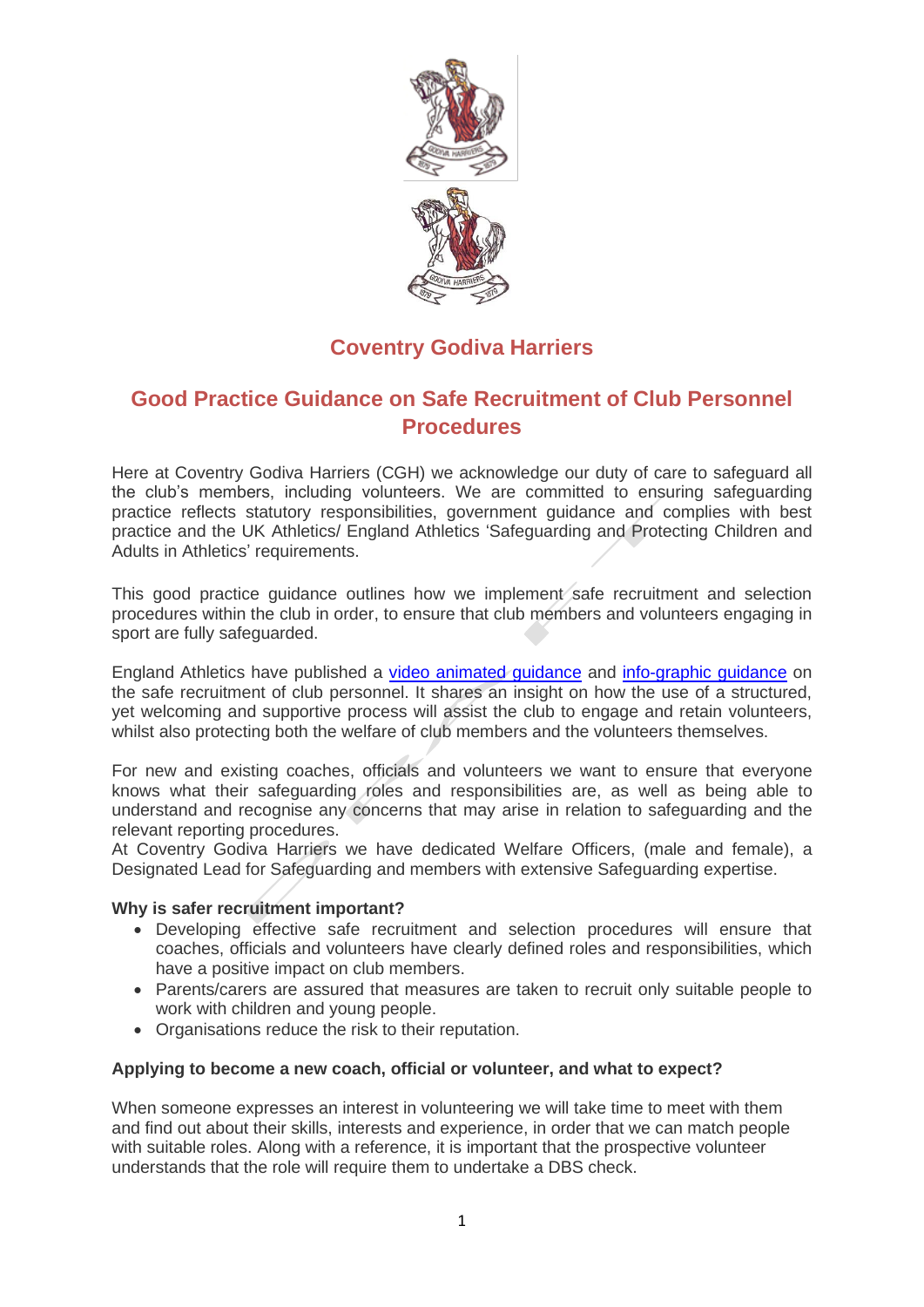

## **Type of Volunteer Roles at CGH**

- Coach
- Official
- Team Manager
- Committee Member roles
- Clubhouse Manager
- Young Volunteers
- Events Co-ordinator

## **Recruitment Process**

- When advertising a role, CGH have role descriptions which outline the main duties involved in a role. There will also be information about how volunteers will be supported in their role.
- The interested applicant will be asked to complete an application form to gather relevant information and complete a reference form. Applicants will also be asked to complete a **self-declaration** form. A self-declaration doesn't replace the need for a DBS disclosure check for eligible roles, but can provide additional information that a DBS check will not.
- For **prospective coaches** the Coach Co-ordinator will be responsible for managing the application process. All appointments will be made by the Coventry Godiva Harriers Committee, being advised by the Coach Co-ordinator who has overseen the application process. If issues/concerns are raised about the applicant during the application process these will be discussed by the Committee and decisions and appropriate actions taken.
- For **prospective officials** the Officials Co-ordinator will direct members to the next available officials course and once they have attended the course, and have indicated they would like to proceed, DBS checks will be undertaken.
- Co-ordinators will meet with the prospective volunteers in order, to ensure that they understand the role and responsibilities.
- Once all the relevant checks have been completed, and following a successful application process, mentors will be assigned to the new volunteer. There may also be an induction process, and we believe it is important to ensure that there is the right support given to all new volunteers.

## **Written References**

• Applicants will be asked to complete a template **reference form** and this will be used when contacting referees.

## **Disclosure and Barring Scheme (DBS).**

• As part of the process applicants will be asked to undertake a criminal records check under the Disclosure and Barring Scheme (DBS). Organisations no longer receive their own copy so arrangements will be made for the Club Welfare Officer to be provided with access to the disclosure for eligible posts and roles. DBS disclosure information will be considered alongside all other relevant information. This may include references, application information, qualifications, experience and previous training.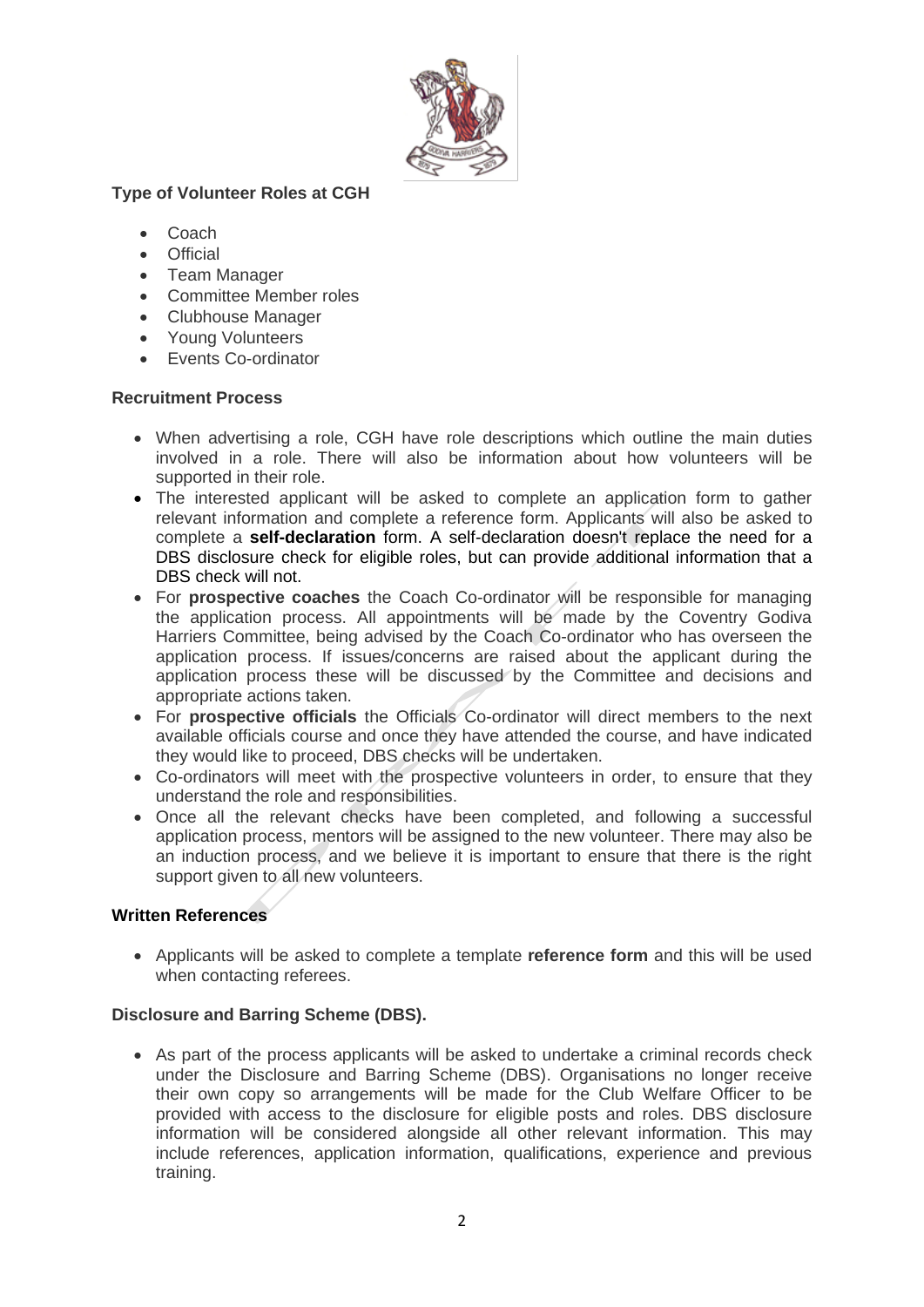

• If there is information on an individual's disclosure form, there will be a risk assessment on whether this person is suitable, in conjunction with someone with appropriate safeguarding knowledge and experience. A decision will be made as to if the application will be progressed or terminated.

#### **Introduction Process**

All new coaches/officials/volunteers will go through an introduction process as soon as possible, and this will include;

- becoming familiar with Coventry Godiva Harriers policies and procedures.
- being required to complete the UKA online Safeguarding in Athletics course.
- being familiar with and signing up to Coventry Godiva Harriers Constitution and Rules, Codes of Conduct, and Regulations and Policies.
- being required to register as a member of the club if not already a member
- being introduced to key members of the club.
- having a mentor to contact for support.

#### **Review Period**

- All new coaches, officials and volunteers will undergo a review of progress within six months to ensure that they have received the required support and mentoring in order to undertake their new role.
- The Coach and Officials Co-Ordinators will oversee the review process for all new coaches and officials.
- If issues/concerns are raised about the applicant during the review period these will be discussed by the Committee and decisions and appropriate actions taken.

#### **What should existing coach, officials and volunteers expect?**

- A DBS check will need to be updated every three years. The DBS now operate an update service which allows a DBS certificate to be kept up to date and taken from role to role.
- There will be an expectation to attend on-going training and keep up to date with relevant safeguarding policy and procedures.
- We are currently working on guidelines which outlines how we will support volunteers and opportunities that will be available. We value all our volunteers and it is important for us to ensure that support and mentoring is offered as well as training opportunities and certain financial rewards and incentives.

#### **How will personal information will be stored?**

The Club Welfare Officers will maintain a register of all club roles with DBS clearance, coaches, officials, volunteers and parent helpers who have self-certified, and a copy of the self-certification forms.

This information will be stored in the welfare section of the club's shared drive, so that it is available for all Committee members to access at any time. All roles identified above will not commence duties with club members until their DBS has cleared, licence has been received and/or self-certification has occurred and has been registered by a Club Welfare Officer.